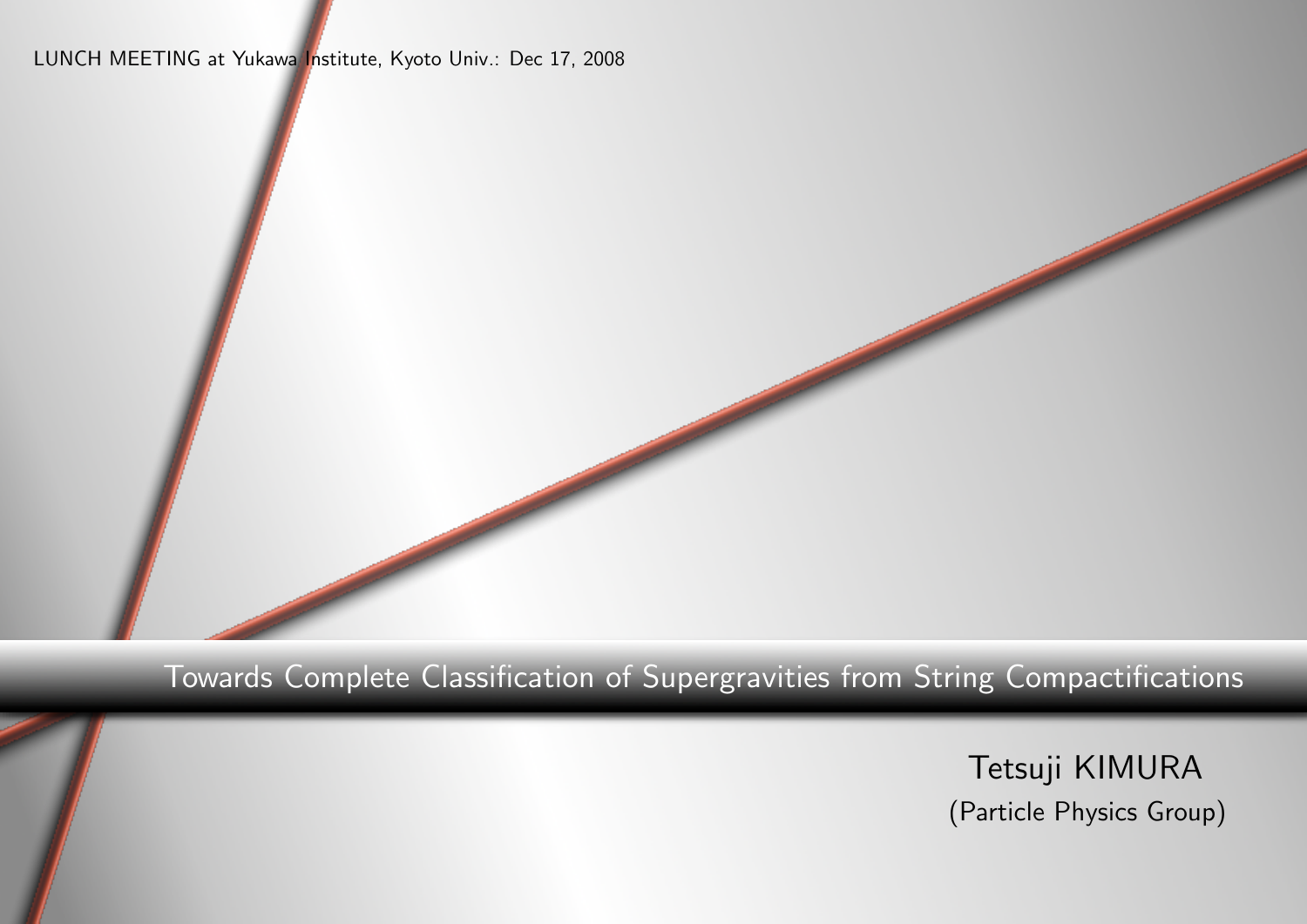#### We are looking for the origin of 4D physics

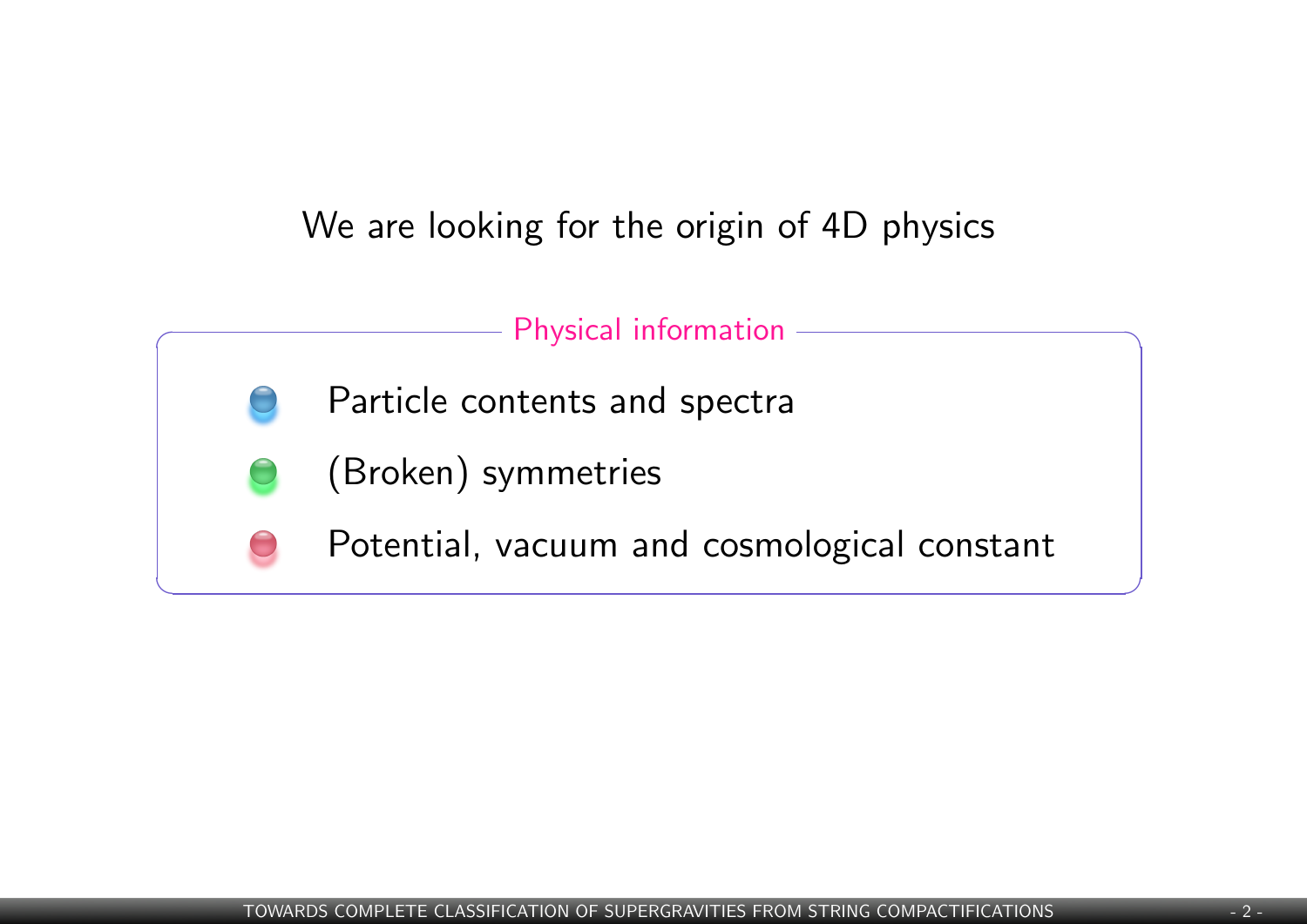Supergravity (SUGRA) is a low energy effective theory of Strings SUGRA should know String Vacua

If Strings produce realistic models, What kind of 4D vacua?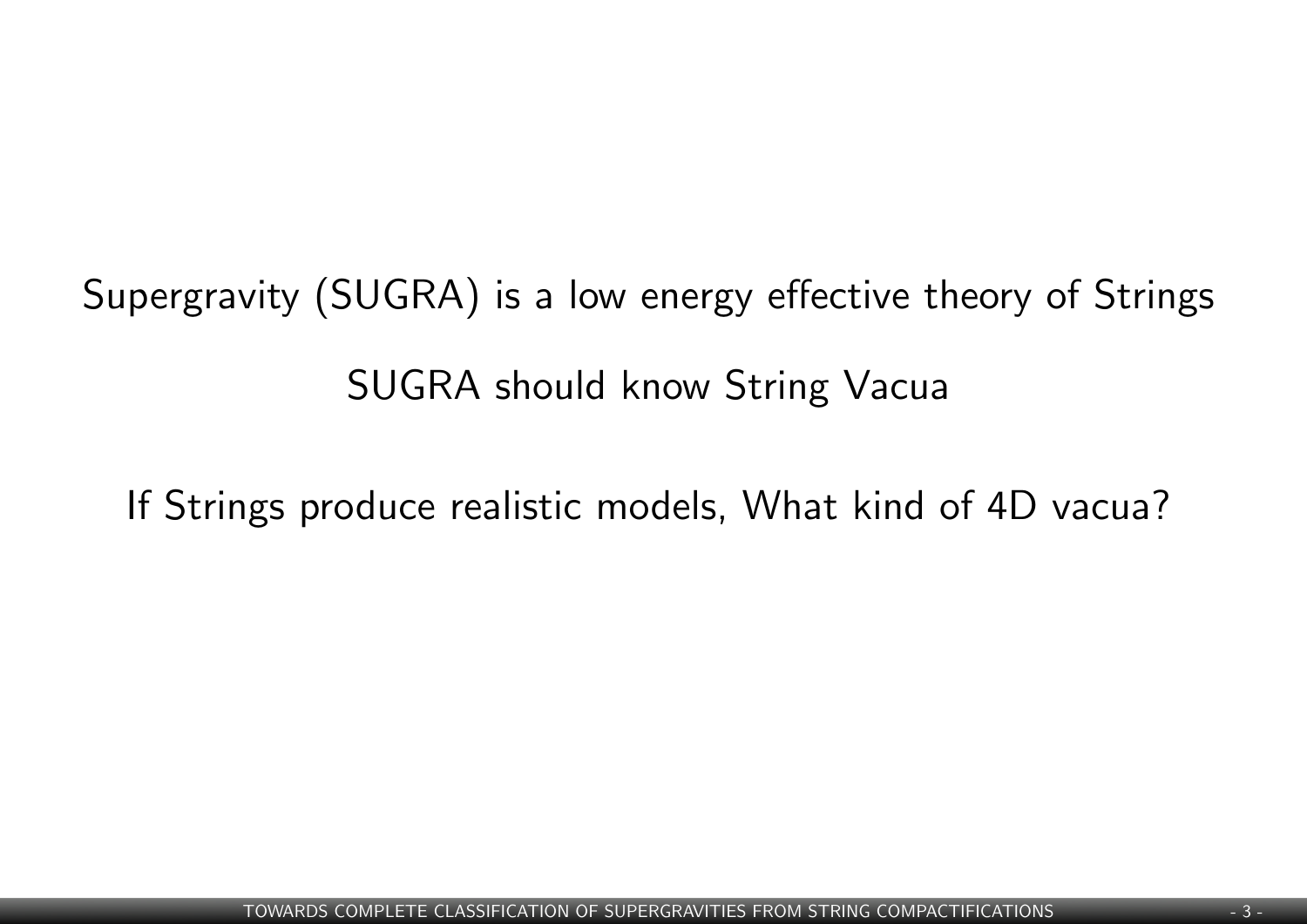If Strings produce realistic models, What kind of 4D vacua?

*l*

### What kind of Compactified Spaces?

$$
4 = 10 - 6 = 11 - 7
$$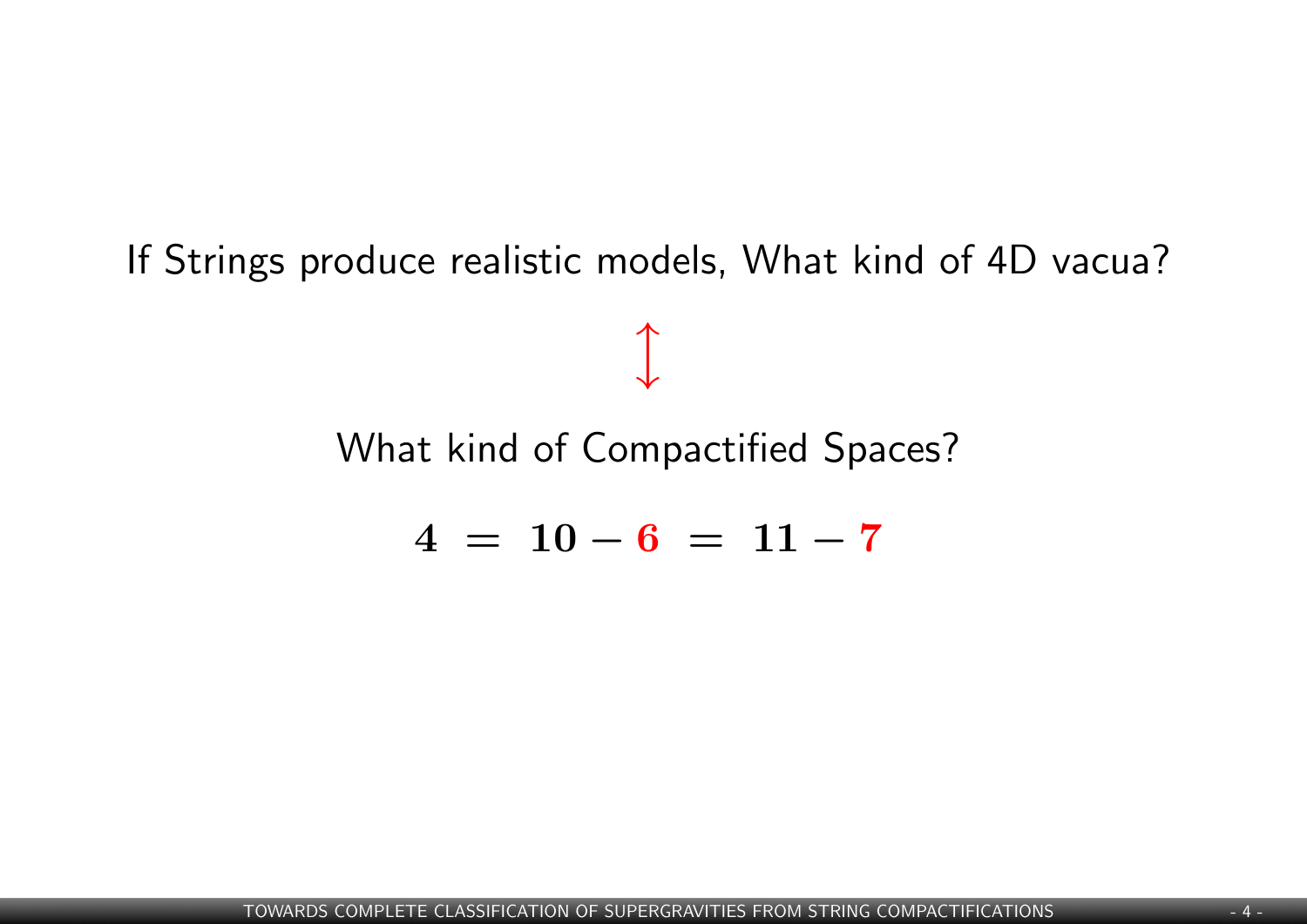

B. de Wit, J. Louis in the Proceedings "NATO Advanced Study Institute on Strings, Branes and Dualities (1997)," hep-th/9801132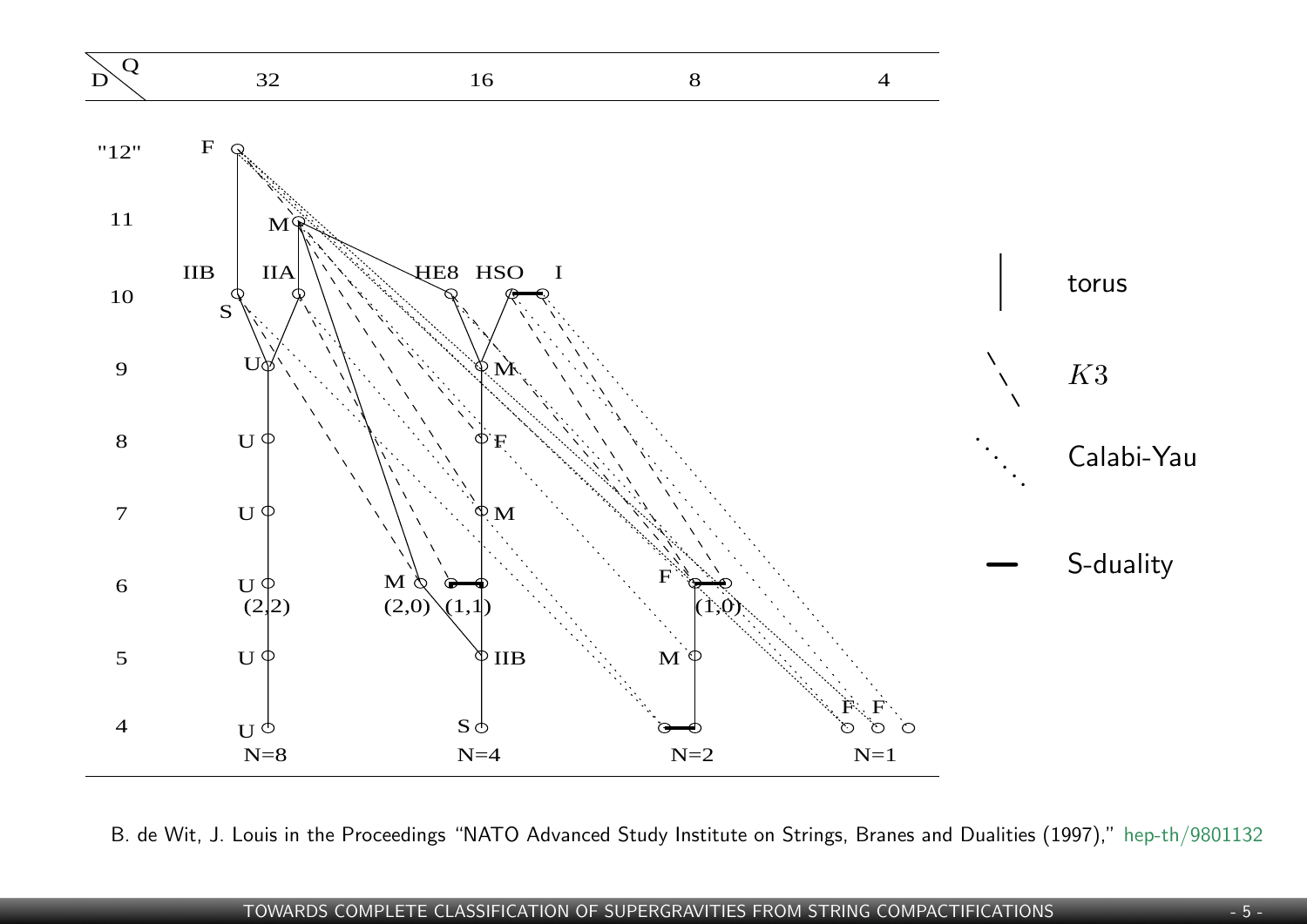## Many Abelian SUGRA in lower dimensions

Compactifications by Tori, Calabi-Yaus, etc.

Minkowski ground state, massless fields

Global  $E_7$ , local  $U(1)^{28}$  symmetries (4D case)

# Many Gauged SUGRA in lower dimensions

Compactifications by group manifolds, twisted tori, torsionful manifolds, etc.

Scalar potential which gives mass terms of scalar fields [Moduli Stabilization]

Non-trivial cosmological constant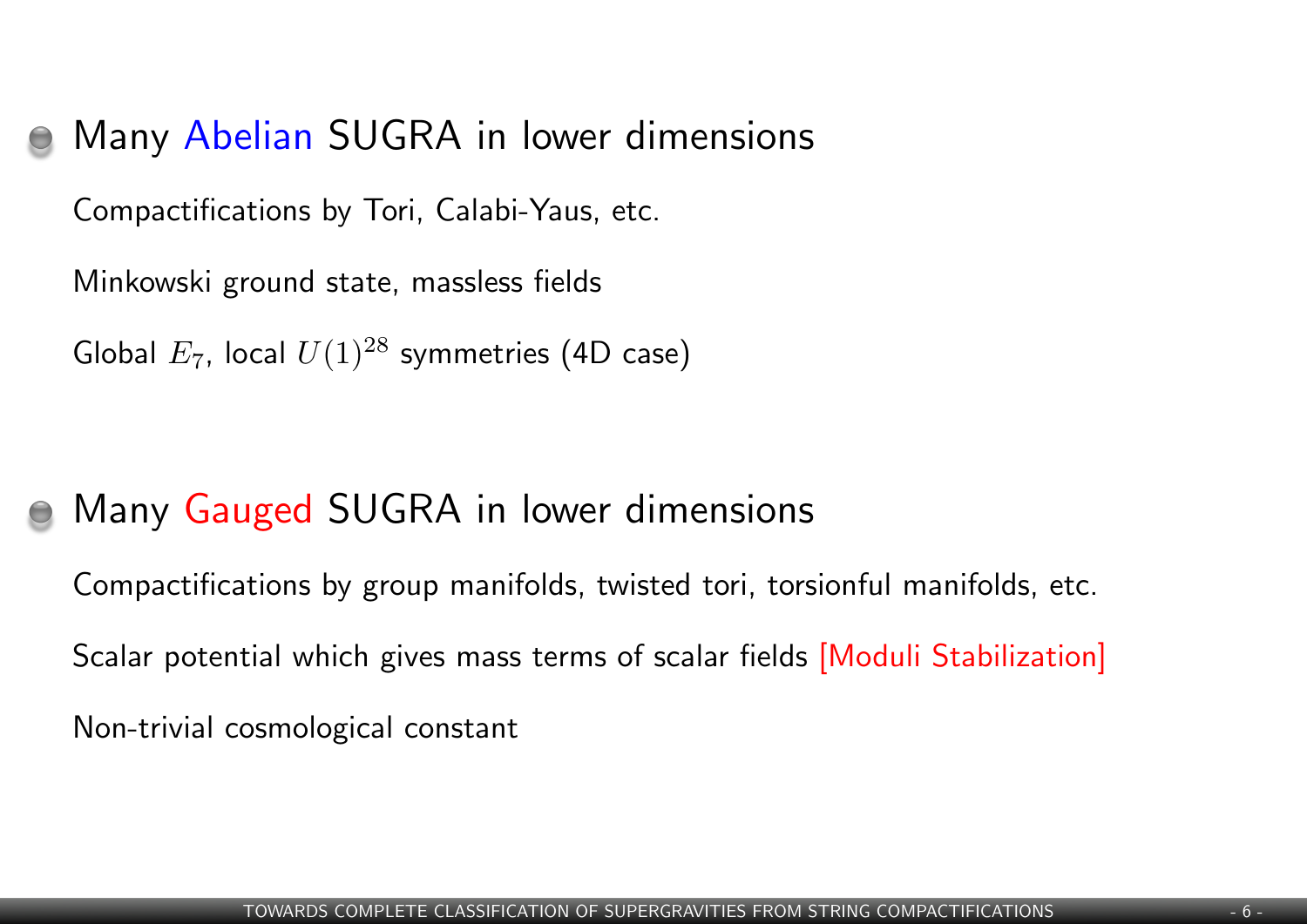There exist various gauged SUGRA which cannot be derived from Strings compactified on conventional geometric backgrounds

 $\div$ 

We (want to) believe that all SUGRA come from Strings Compactify the Strings on extended geometries: Nongeometric Backgrounds



H. Samtleben "RTN Winter School: Lectures on gauged supergravity and flux compactifications (2008)," [arXiv:0808.4076](http://www.slac.stanford.edu/spires/find/hep/wwwbrieflatex?rawcmd=FIND+KEY+7882858&FORMAT=www&SEQUENCE=)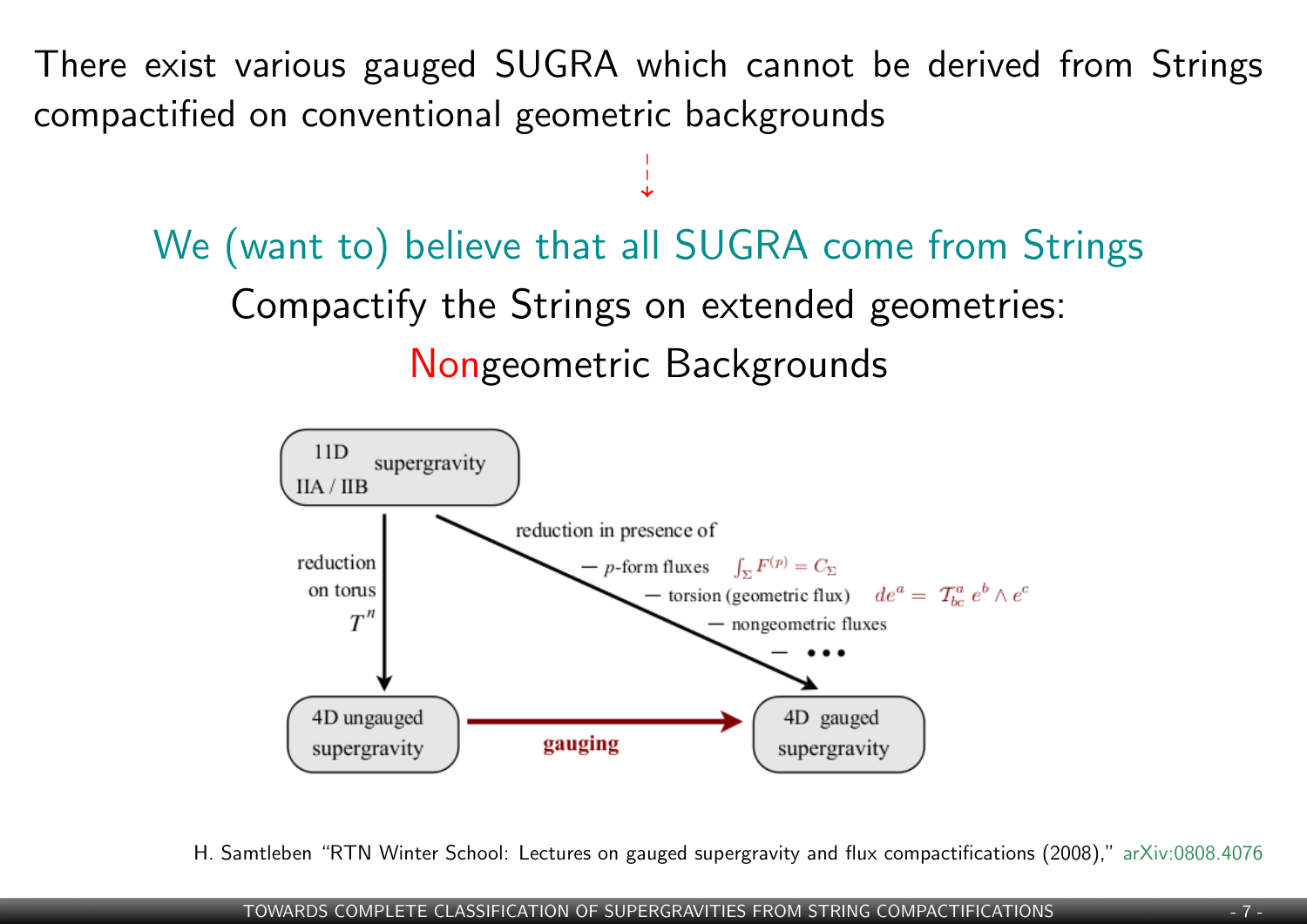What is a Nongeometric Background?

Structure group = Diffeo.  $(GL(d,\mathbb{R}))$  + Duality transf. groups

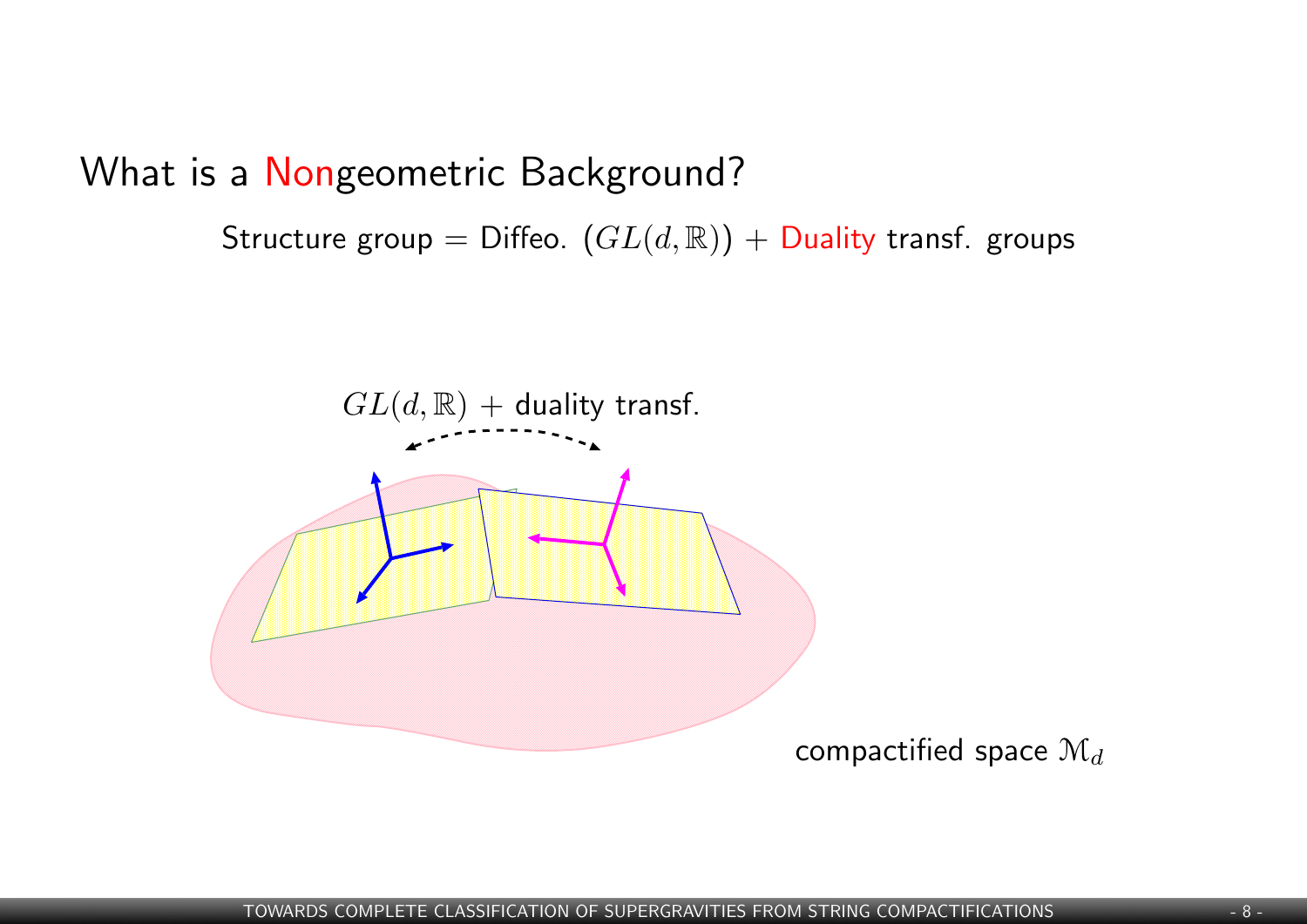### Examples of SUGRA on Nongeometric Backgrounds

4D  $\mathcal{N} = 4$  SUGRA has a rigid  $SL(2) \times SO(6, 22)$ 

Gauging introduces the couping constant, the structure constants, etc.

 $\rightarrow$  regarded as the (non)geometric fluxes on compactified 6D space with  $SL(2;\mathbb{Z}) \times SO(6,22;\mathbb{Z})$  duality symmetry

J. Schön, M. Weider [hep-th/0602024,](http://www.slac.stanford.edu/spires/find/hep/wwwbrieflatex?rawcmd=FIND+KEY+6511449&FORMAT=www&SEQUENCE=) B. de Wit, H. Samtleben, M. Trigiante [arXiv:0705.2101](http://www.slac.stanford.edu/spires/find/hep/wwwbrieflatex?rawcmd=FIND+KEY+7185545&FORMAT=www&SEQUENCE=)

R.A. Reid-Edwards, B. Spanjaard [arXiv:0810.4699](http://www.slac.stanford.edu/spires/find/hep/wwwbrieflatex?rawcmd=FIND+KEY+8033080&FORMAT=www&SEQUENCE=)

Lower-dim. Gauged SUGRA compactified by Scherk-Schwarz mechanism

$$
[Z_a, Z_b] = f_{ab}{}^c Z_c + H_{abc} X^c
$$
  
"Kaloper-Myers" algebra: 
$$
[X^a, X^b] = Q^{ab}{}_{c} X^c + R^{abc} Z_c
$$

$$
[X^a, Z_b] = f^a{}_{bc} X^c - Q^{ac}{}_{b} Z_c
$$

N. Kaloper, R.C. Myers [hep-th/9901045](http://www.slac.stanford.edu/spires/find/hep/wwwbrieflatex?rawcmd=FIND+KEY+3933768&FORMAT=www&SEQUENCE=)

J. Shelton, W. Taylor, B. Wecht [hep-th/0508133,](http://www.slac.stanford.edu/spires/find/hep/wwwbrieflatex?rawcmd=FIND+KEY+6330789&FORMAT=www&SEQUENCE=) A. Dabholkar, C.M. Hull [hep-th/0512005](http://www.slac.stanford.edu/spires/find/hep/wwwbrieflatex?rawcmd=FIND+KEY+6444296&FORMAT=www&SEQUENCE=)

M. Graña, R. Minasian, M. Petrini, D. Waldram [arXiv:0807.4527](http://www.slac.stanford.edu/spires/find/hep/wwwbrieflatex?rawcmd=FIND+KEY+7850611&FORMAT=www&SEQUENCE=)